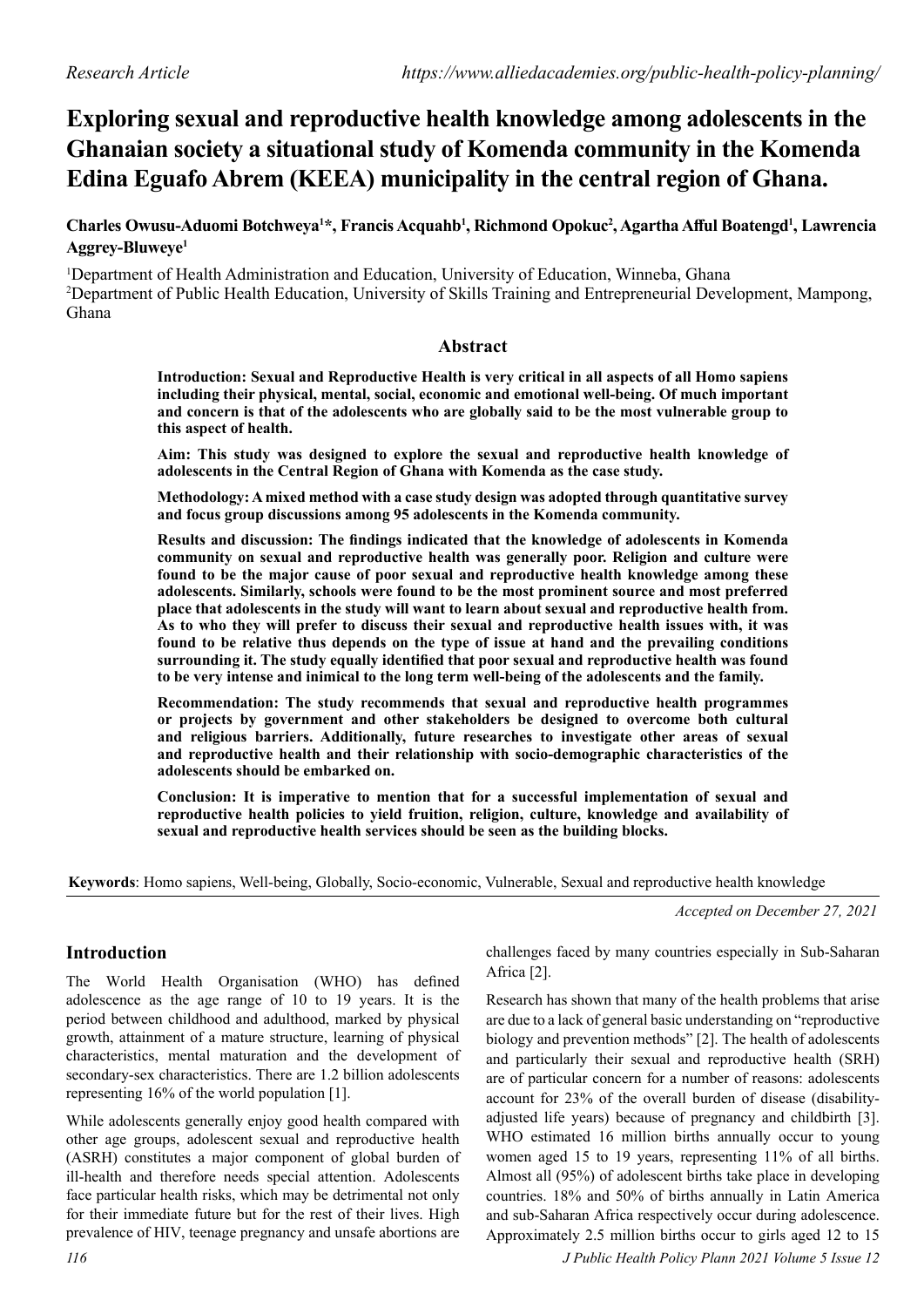years in low-resourced countries each year of which around a million births occur to girls younger than 16 years in Africa. Early childbearing is linked with higher maternal mortality and morbidity rates and increased risk of induced mostly illegal and unsafe abortions. Maternal deaths constitute the leading cause of death among adolescent females [4]. Of the estimated 22 million unsafe abortions that occur every year, 15% occur among young women aged 15 to19 years. An estimated one million young people aged 15 to 24 years are infected with HIV every year representing 41% of all new infections among those aged 15 years and older. Most of these conditions, death and illness can be avoided. Gender-based violence is also too common a reality for many adolescents, especially girls [3].

What is even alarming is that whilst mortality rate is consistently reducing from all regions; it is still escalating and highest in Africa, increasing the global mortality in adolescents [5].

According to the 2014 Ghana Demographic and Health Survey [6], Ghana is characterised by a young population with 14% and 13% in the 5-9 and 10-14 age groups, respectively. Adolescents aged 10-19 and young adults aged 20-24 together constitute 29.3% of Ghana's population (21.9% and 7.4%, respectively).Adolescent just like in other developing countries face challenges related to sexual and reproductive health, for example STIs including HIV, as well as malnutrition, mental health, substance use, non-communicable diseases, intentional and unintentional injuries, various forms of violence, inequities and risks and vulnerabilities linked with child marriage, child labour, trafficking as well as disabilities. A number of initiatives have been undertaken in Ghana since 1980 culminating the launching of the National Adolescent Health and Development (ADHD) programme in 2001. A seven-year (2009-2015) National ADHD Strategic Plan was developed in 2009 which sought to provide a multi-sectorial support to every young person living in Ghana with education and information that will lead to the adoption of a healthy lifestyle physically, sexually, psychologically and socially.

Although many gains have been made over the past decades as a result of such initiatives, for example, the rate of new HIV infections among 15-19 year adolescents has decreased by 40%. The proportion of females aged below 20 years who deliver with the assistance of a skilled provider increased to 72 percent, however birth rate among adolescents aged 15-19 remains high. Central region consistently ranked as the second region with highest prevalence rate in teenage pregnancy in Ghana for example, recorded more than 13,000 teenage pregnancies in 2016 [7]. Again, 2020 data from GHS depict that teenage pregnancy is still a big challenge in Ghana. According to GHS, Ghana recorded 1,098,888 teen pregnancies with the lowest girls to be put in the family way being ten years old. Per the data girls between the ages of 10 and 14 accounts for 2,865 in pregnancies recorded in 2020 whilst another 107,023 girls between the ages of 15 to 19 were impregnated within same year. This infer that in every one hour, there were 301 teen pregnancies in 2020. Ashanti Region was the region with the highest number of teen pregnancies (17,802), followed by Eastern Region (10,865).

Central Region the focus of this study was the third region with the highest number of teen pregnancies (10,301). Analysing the data from case to population ratio makes the region the highest

with teen pregnancy in Ghana. KEEA municipality for which Komenda is one of the circuits is one of the hot spot areas in the region where most adolescent faces these challenges (GHS annual teen pregnancy report, 2020).

All these phenomena show that there is a gap that needs to be filled upon all governmental and Non-Governmental Organisations' (NGOs) efforts to significantly reduce such unhealthy sexual and reproductive incidents in the region and the country at large.

It is against this background that this study seeks to explore the sexual and reproductive health knowledge of adolescents in central region of Ghana using Komenda in the Komeneda Edina Eguafo Abrem municipality in the central region of Ghana as a case study.

Exploring the knowledge that adolescents possess on sexual and reproductive health will enable stakeholders and policy makers plan for comprehensive strategies for helping them by addressing their knowledge gaps. This is because sexual and related risk behaviours among adolescents can be reduced through raise of awareness about STDs, abortion, early pregnancies and the related sociocultural factors (Leshabari et al., 2008).

Generally, this study aims at empirically assessing knowledge on sexual and reproductive health among adolescents in Komenda in the Central Region of Ghana.

Specifically, the study sought to achieve the following:

(i) Explore the causes of poor knowledge on sexual and reproductive health among adolescent in Komenda community in the Central Region.

(ii) Propose methods of enhancing the knowledge in sexual and reproductive health of the youth of Komenda community in the Central Region of Ghana.

(iii) Determine the effects of poor knowledge on sexual and reproductive health on the socioeconomic development of youth of Komenda community in the Central Region.

# **Material and Methods**

The study used the following materials: the encyclopedia, quetext, and grammarly. The encyclopedia was used to check the meanings of new vocabulary items which were strange to the researchers. The quetext was used to identify plagiarized contents whilst the grammarly was useful in checking spelling mistakes and grammatical errors.

The study employed the mixed method with a case study design. A case study is a research approach that is used to generate an in-depth, multi-faceted understanding of a complex issue in its real-life context. It is used to explain, describe or explore events or phenomena in the everyday contexts in which they occur (Crowe et al., and Yin). Specifically, the study employed the observational case study where data were collected by participant observation which was then enhanced by a focus group discussion. Mixed method research is the type of research in which a researcher or team of researchers combines elements of qualitative and quantitative research approaches for the broad purposes of breadth and depth understanding and confirmation [8]. Combination of these techniques is said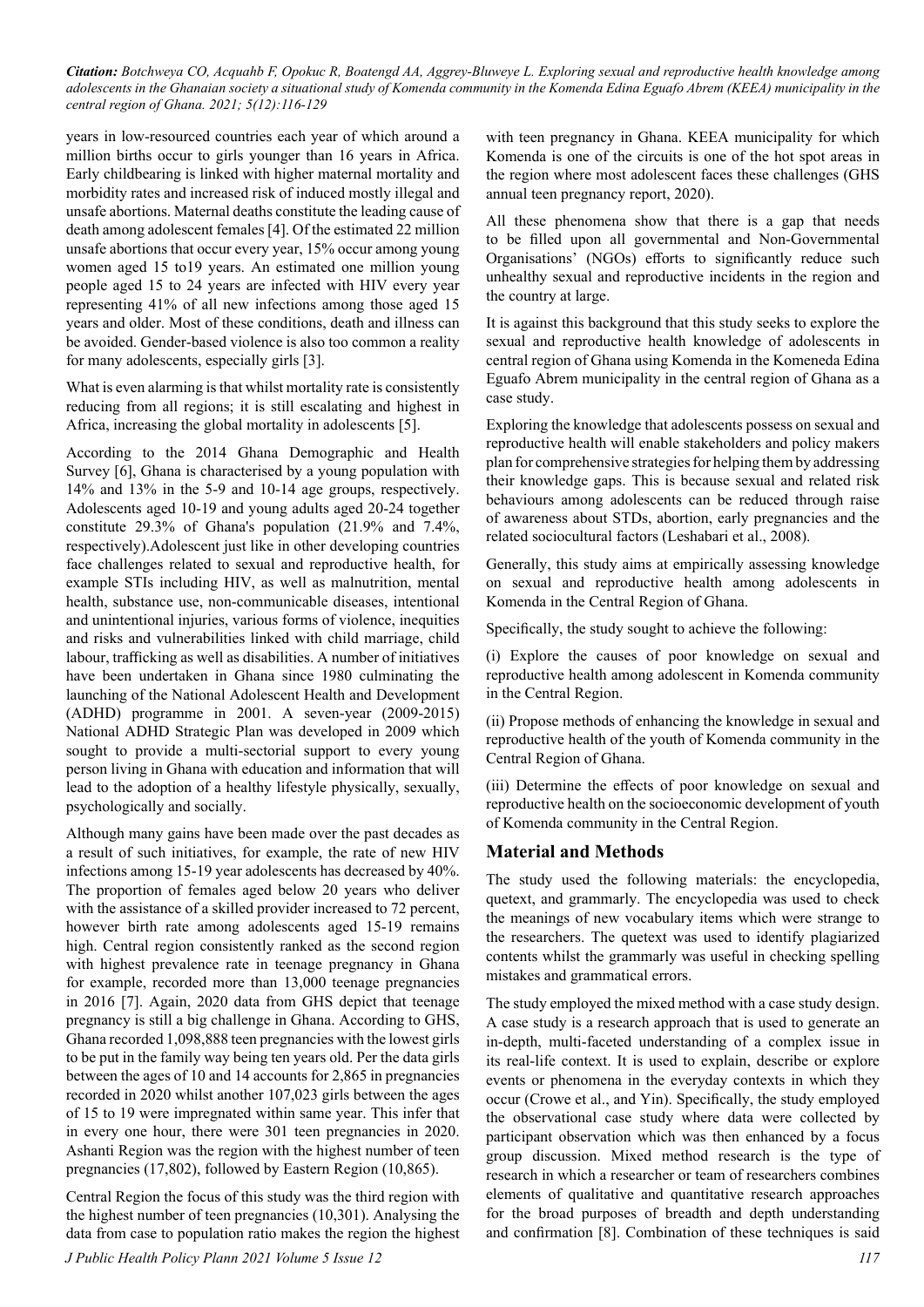to enable the researcher to minimise subjectivity of judgment [9], but also give room for personal experiences by the participants. Thus such integration permits a more complete and synergistic utilisation of data than do separate quantitative and qualitative data collection and analysis. The qualitative data obtained for example assisted in obtaining a more realistic data of the investigation that could otherwise would have not been experienced relying on the numerical data and statistical analysis using the quantitative research design alone.

The study population for this research constitutes adolescents in Komenda community in the Central Region of Ghana.

The study took into consideration both inclusion and exclusion criteria in the selection of the study population.

The sample size used for this study was drawn from a pool of adolescents in the Komenda community. As a part a qualitative study, the sample size was determined using the principle of saturations. Guest et al. [10] refer to it as having become 'the gold standard by which purposive sample sizes are determined in health science research. The principle of saturation was used to reduce repetitiveness of respondents' responses and the collection of large responses that does not add up to what had been collected [11]. A total of 95 respondents were therefore deployed for the study. This sample size to the greater extent was large enough to mimic the true characteristics of the population being studied.

The study used both simple random sampling and purposeful sampling techniques to equitably select adolescents with varied age range, academic and socioeconomic background from all seventeen electoral areas in the Komenda community to make a total number of ninety-five (95) adolescents. The simple random sampling was used to handle the quantitative aspect of the research whilst the purposeful sampling technique was also used to deal with the qualitative aspect. This collectively enabled the recruitment of participants who provided in-depth and detailed information about the study under investigation taking research objectives and questions into consideration.

Therefore, taking into account of the very space of this study, questionnaire and focus group discussion guide (in-depth interview guide) were used as instrument to assess knowledge and the experiences of adolescents on sexual and reproduction health.

Data were collected using an in-depth interview guide for focused group discussion, questionnaires, field notes and tape recorder. Sixty questionnaires were purposefully and randomly distributed among the adolescents who met the inclusive criteria in all the sixteen electoral areas of Komenda community. Again, seven focus groups made up of five participants of same sex each was also held in different electoral areas in Komenda community with the help of focus group guide. In all 35 adolescents comprising of 20 females and 15 males were deployed for the focus group discussions. At the end of each focus group discussion, study participants were given an opportunity to ask questions related to the discussion. Each group discussion lasted for an average of one hour-thirty minutes. Discussions were held in both "Fante" (local language of the people) and English. A semi-circular sitting arrangement was planned to ensure there was a good communication between the study participants and the researchers.

Very conscious of the ethical issues and guidelines for research on reproductive health involving minors [3], permission was sought from University of Education, Winneba where the researchers are affiliated to, leaders of Komenda community where the research was conducted and the KEEA municipal assembly. Consent from participants, their guardian, teachers or parents were also considered as well as adherence to confidentiality and anonymity of study participants within and after the said study period. In summary all ethical issues were strictly adhered to.

Data collected from the questionnaires were analysed using SPSS software; version 19 and Microsoft excel 2019. Descriptive data were presented as simple frequencies and percentages whilst data analysis from the focus group discussions commenced with transcribing, translating, reviewing and coding of interview excerpts. This enabled conceptualisation and categorisation of key themes emanating from the data.

## **Findings and Discussions**

#### *Findings*

#### *Demographic characteristics of respondents*

Ninety five (95) respondents participated in the study. Sixty (60) of them were made to respond to the questionnaires whilst the remaining thirty five (35) were used for the focus group discussions. The mean age of the participants was 16.9 whilst the median age was calculated to be 17 with 18 being the modal age. The standard deviation for the distribution of the ages was found to be 1.61. The demographic characteristics of the participants have been presented in Table 1.

#### *Knowledge on sexual and reproductive health in general*

As Table 2 and Table 3 depict, 60 out of the 95 study participants who responded to the items on the questionnaires' knowledge on general SRH were explored. When asked to respond whether they were conversant with the term SRH, 52 respondents representing 86.7% of the respondents responded "YES" whilst the remaining 13.3% responded "NO". To further test their assertions, those who responded "YES" were made to respond to a list of options that they thought were under the broad area of SRH. 50 respondents recognised "sex education" as being part of SRH and more than half of the respondents also chose "STIs prevention" and "pregnancy" as part of broad areas of SRH. More than third of the respondents also recognised "human right" and "abortion" as being part of the broad scope of SRH. However, only 18 of the respondents considered "contraceptives" to be inclusive of the broad areas of SRH.

Meanwhile when engaged in focus group discussions to ascertain what the term SRH meant to others. It was found that their understanding on what SRH entailed was so skeptical. Some admitted that they have not heard about it before. Many of them understood it from the biological perspective of health as some of them put it in similar ways as:

"Sexual and reproduction in my opinion is about keeping your private parts clean."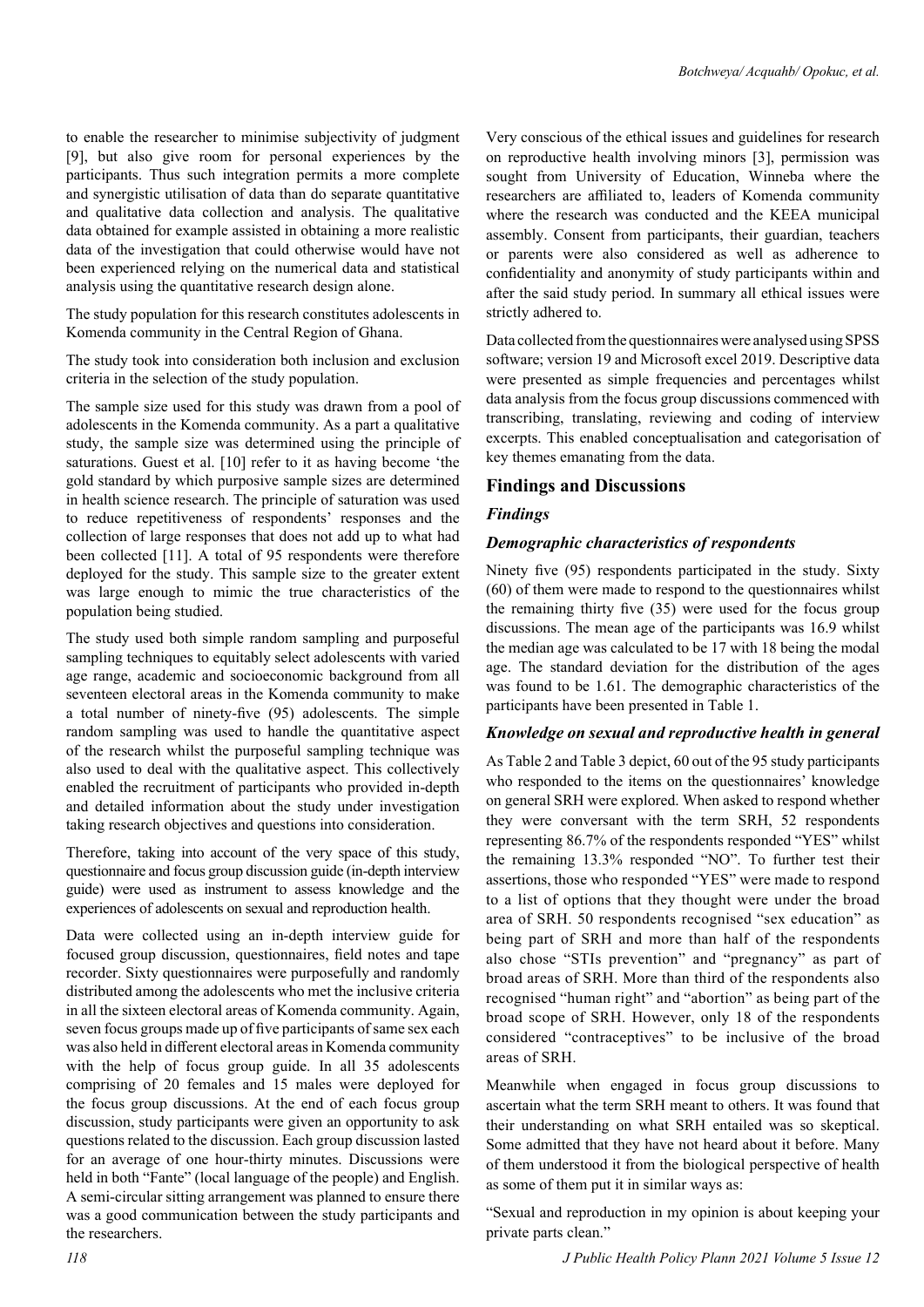| Category                    | Frequency        | Percent |
|-----------------------------|------------------|---------|
| Age                         |                  |         |
| $10.-15$                    | 23               | 24.21   |
| 16-19                       | 72               | 75.79   |
| Total                       | 95               | 100     |
| Gender                      |                  |         |
| Male                        | 43               | 45.26   |
| Female                      | 52               | 54.74   |
| <b>Total</b>                | 95               | 100     |
| Religion                    |                  |         |
| Christianity                | 70               | 73.68   |
| Islamic                     | 25               | 26.32   |
| <b>Total</b>                | 95               | 100     |
| <b>Education level</b>      |                  |         |
| Tertiary                    | $\mathbf{3}$     | 3.16    |
| Senior High School          | 36               | 37.89   |
| Junior High School          | 40               | 42.11   |
| Primary                     | 16               | 16.84   |
| <b>Total</b>                | 95               | 100     |
| <b>Marital status</b>       |                  |         |
| Co-habiting                 | $\overline{7}$   | 7.37    |
| Not married                 | 25               | 26.32   |
| In a relationship           | 50               | 52.63   |
| Single                      | 13               | 13.68   |
| <b>Total</b>                | 95               | 100     |
| What they do                |                  |         |
| Student                     | 65               | 68.42   |
| Trading                     | 14               | 14.74   |
| Others                      | 16               | 16.84   |
| Total                       | 95               | 100     |
| Who they stay with          |                  |         |
| Parents                     | 60               | 63.16   |
| Guardian                    | 26               | 27.37   |
| Others                      | $\boldsymbol{9}$ | 9.47    |
| <b>Total</b>                | 95               | 100     |
| Number of child or children |                  |         |
| Yes                         | 17               | 17.89   |
| No                          | 78               | 82.11   |
| <b>Total</b>                | 95               | 100     |

*Table 1: Demographic characteristics of both questionnaires and focus group.*

#### *Table 2: Respondents responses recognition of SRH*.

|     | Freauencv | <sup>⊐</sup> ercen∟ |
|-----|-----------|---------------------|
| Yes | $-$<br>ےں | 86.                 |
| No  |           | 19.9                |

#### *Table 3: Responses of respondents to what SRH covers.*

| Number of Respondents = 52 |           |                                  |  |
|----------------------------|-----------|----------------------------------|--|
| <b>SRH Areas</b>           | Frequency | Percentage (area/52 times 100) % |  |
| Sex education              | 50        | 96.15                            |  |
| STI prevention             | 31        | 59.62                            |  |
| Contraceptives             | 18        | 34.62                            |  |
| Human Right                | 20        | 38.46                            |  |
| Pregnancy                  | 30        | 57.69                            |  |
| Abortion                   | 21        | 40.38                            |  |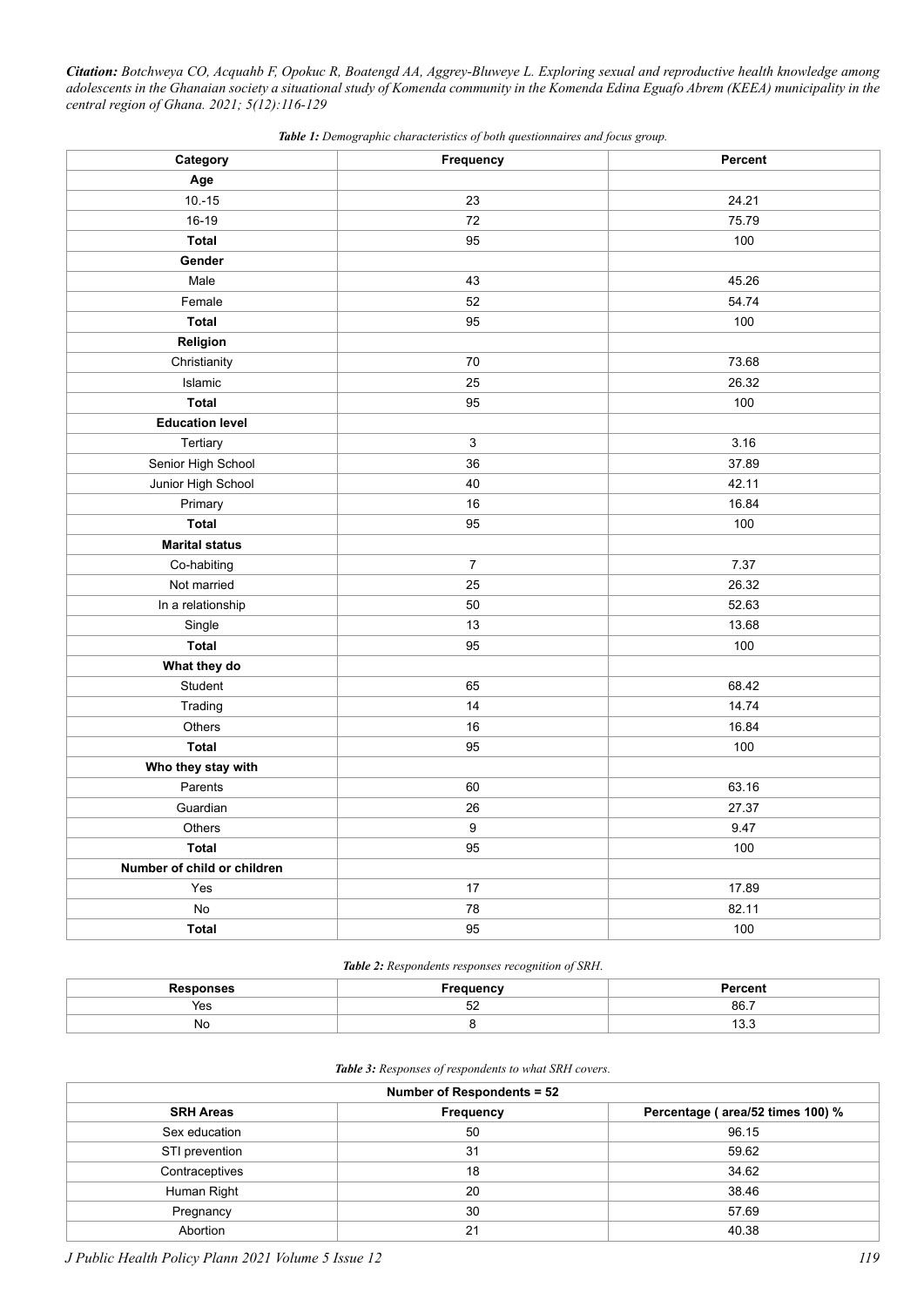"It is about personal hygiene and keeping the body free from disease."

"It is the health about your sexual and reproductive organ."

Others also understood it as the activities that go on in the relationships between male and female as one male explained;

"It means male and female having sexual affairs."

No one was able to comprehend and conceptualise SRH as a concept so comprehensive in it nature as defined by authorities such as WHO and ICPD.

## *Knowledge on contraceptives and pregnancy*

The study assessed the knowledge on contraceptive and pregnancy, for example, "what contraceptives are", types of contraceptives they know or have heard", "do contraceptives have side effect", "can one use contraceptives and still get pregnant and STDs" via the questionnaire. A total of 54 out of the 60 (90%) respondents claimed to know what contraceptives were. When made to respond to as many as applicable to them what contraceptives were used for, 36 and 41 out of the 54 respondents who claimed to know what contraceptives were revealed that contraceptives were used to prevent disease and prevent pregnancy respectively. 22 of the 54 (40.7%) respondents unfortunately thought that contraceptives were also used for abortion. Then again, the 60 respondents were made to respond to which of these thus condom, implant, injectable, spermicide, diaphragm, sterilisation, pill, cervical cap and intrauterine device they had heard of, 100% of the 60 respondents selected condom, the second known contraceptive was pill representing 71% of the total respondents with diaphragm (3.3%) and intrauterine device (1.7%) being the least known contraceptives as shown in Figure 1. Again almost half of the respondents did not know that one could use contraceptives and still get STDs or pregnant. Approximately one third of the respondents also never knew that contraceptives had side effects. Table 4 shows the details of the responses to each item.

When those who responded "YES" as to the fact that contraceptives had side were probed to state the effect of contraceptives, 4 of them stated the general effect of contraceptives as causing death, 9 of the respondents stated injectable (family planning) as causing bareness, overweight and delaying of pregnancy in the future. Similarly, 16 of the respondents also cited white, rashes, bursting and leaking as the side effects of using condom. The remaining of the respondents cited womb destruction, bleeding, infertility, abortion and changes in menstrual cycle as the side effects of pill.

# *Knowledge on STDS including HIV*

Knowledge on STDs including HIV was being assessed via survey and focus group discussion. The study showed as detailed in Table 5 that 50 out 60 of the respondents who responded to the questionnaire claimed to know what STDs were. Those who responded "YES" as usual knowledge on STDs were being probed further to know whether they knew its mode of transmission of STDs. 48 out of the 50 respondents (96%) knew that it could be transmitted through "sex", 17 of them claimed that it could be transmitted through "witchcraft", 27 of the respondents recognised "sharing of personal items like towel and blade" and 2 others mentioned "blood transfusion" as one of the modes of transmission with only one respondent claiming STDs can be transmitted through "food". A total of 58 out of the 60 respondents recognised.

"HIV" as being example of STDs. The second most known STD was "gonorrhea" followed by "syphilis" and "genital wart" with the least known STDs in descending order being "hepatitis B" and "chlamydia". Overall, 44 representing 73.3% of the respondents claimed that STDs could be cured whilst the remaining claimed that it could not be cured.

Figure 2 shows the detail analysis on respondents' knowledge on STDs including HIV whilst Figure 3 shows respondents' responses to STDs they are familiar with. During the focus group discussion, respondents were asked whether they knew how to prevent STDs or pregnancy during their first sex experience. Most of them claimed to be ignorant on how to prevent STDs or pregnancy during their first sex experience. A respondent stated that:

"Before I had my first sex experience, I had no prior knowledge about it. It was someone who educated me on that after. She even advises me to go for family planning."

Even with those who knew before engaging in sex, clarity was being made by one of them on the fact that they refused to be protected. The respondent went further to assert that:

"All what they are saying is right, being the first time you are going to experience sex, you will be rushing and so even if you know about condom, you will not think about it. At that time it will just be a matter of pushing the penis into it. You will never think about wearing a condom and that is when if you are not lucky you will be in trouble."



*Figure 1. A graph showing participants responses to the types of contraceptives they have heard before.*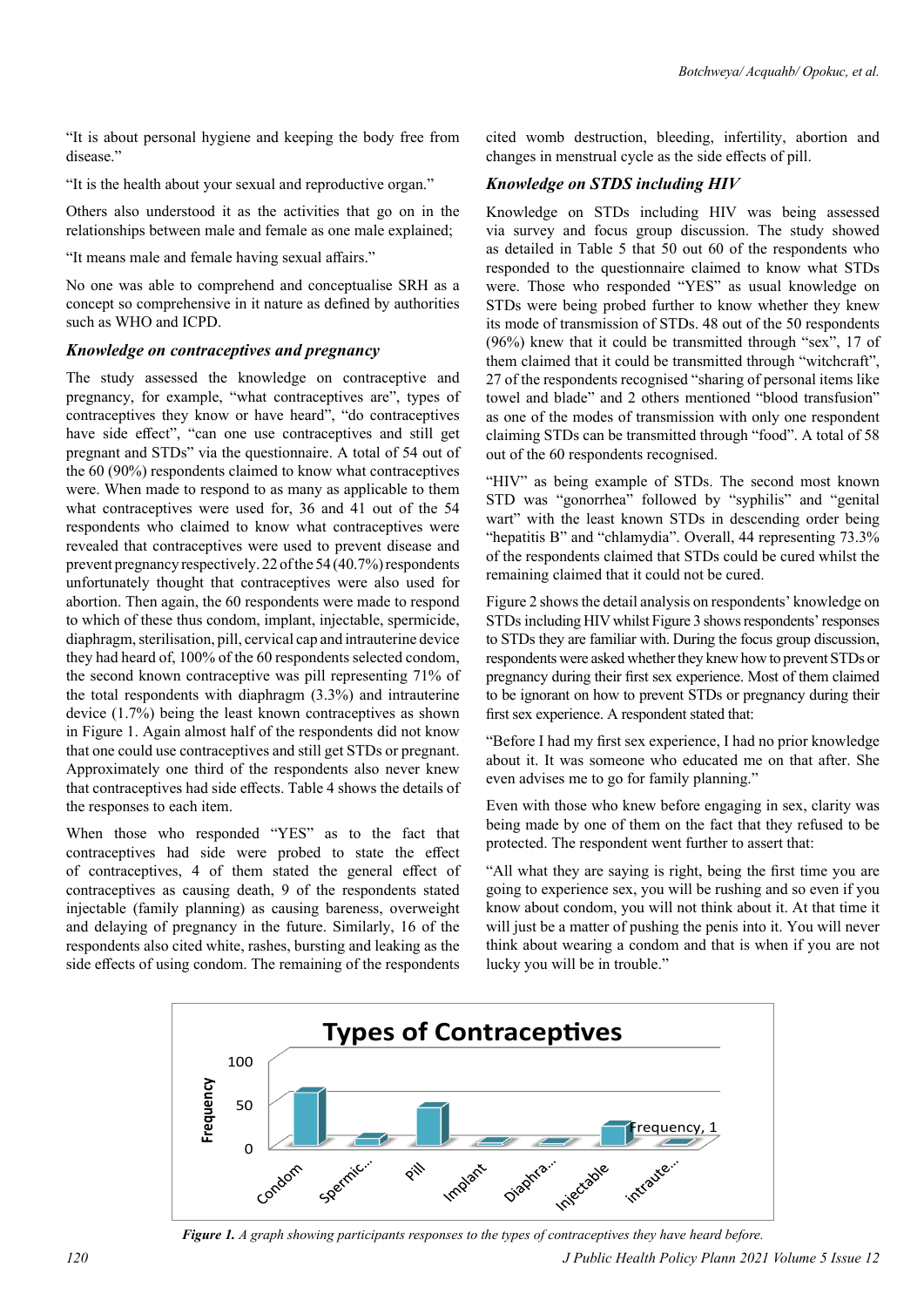| Item                                                           | Frequency                                               | Percentage (%) |  |  |  |
|----------------------------------------------------------------|---------------------------------------------------------|----------------|--|--|--|
| Do you know contraceptives what contraceptives are?            |                                                         |                |  |  |  |
| Yes<br>54<br>90                                                |                                                         |                |  |  |  |
| No                                                             | 6                                                       | 10             |  |  |  |
|                                                                | What contraceptives are used for?                       |                |  |  |  |
| Use to prevent diseases                                        | 36<br>66.7                                              |                |  |  |  |
| Use to prevent pregnancy                                       | 41                                                      | 75.9           |  |  |  |
| Use to do abortion                                             | 22                                                      | 40.7           |  |  |  |
|                                                                | Which of these have you heard of?                       |                |  |  |  |
| Condom                                                         | 60                                                      | 100            |  |  |  |
| Spermicide                                                     | 8                                                       | 13.3           |  |  |  |
| Pill                                                           | 43                                                      | 71.7           |  |  |  |
| Implant                                                        | 3                                                       | 5              |  |  |  |
| Diaphragm                                                      | $\overline{c}$                                          | 3.3            |  |  |  |
| Injectable                                                     | 22                                                      | 36.7           |  |  |  |
| intrauterine device                                            | $\mathbf{1}$                                            | 1.7            |  |  |  |
|                                                                | Can you use contraceptives and still get STDs?          |                |  |  |  |
| Yes                                                            | 31                                                      | 51.7           |  |  |  |
| No                                                             | 29                                                      | 48.3           |  |  |  |
|                                                                | If yes what contraceptives is best for preventing STDs? |                |  |  |  |
| 87.1<br>Condom<br>27                                           |                                                         |                |  |  |  |
| Injectable                                                     | $\overline{\mathbf{4}}$                                 | 12.9           |  |  |  |
|                                                                | Can one use contraceptives and still get pregnant?      |                |  |  |  |
| Yes                                                            | 34                                                      | 56.7           |  |  |  |
| No                                                             | 26                                                      | 43.3           |  |  |  |
| If Yes what contraceptives is best for preventing pregnancies? |                                                         |                |  |  |  |
| Condom                                                         | 17                                                      | 50             |  |  |  |
| Spermicide                                                     | 3                                                       | 8.8            |  |  |  |
| Pill                                                           | $\overline{7}$                                          | 20.6           |  |  |  |
| Implant                                                        | $\mathbf{1}$                                            | 2.9            |  |  |  |
| Injectable                                                     | 6                                                       | 17.6           |  |  |  |
| Do contraceptives have side effect?                            |                                                         |                |  |  |  |
| Yes                                                            | 39                                                      | 65             |  |  |  |
| No                                                             | 21                                                      | 35             |  |  |  |

*Table 4: Responses on knowledge on contraceptives and pregnancy.*

*Table 5: Respondents knowledge on STDs including HIV.*

| Item                                                   | Frequency                            | Percentage |  |
|--------------------------------------------------------|--------------------------------------|------------|--|
| Do you know what STDs?                                 |                                      |            |  |
| 83.3<br>Yes<br>50                                      |                                      |            |  |
| No                                                     | 10<br>16.7                           |            |  |
|                                                        | How can STDs be transmitted?         |            |  |
| Through sex                                            | 48                                   | 96         |  |
| Witchcraft                                             | 17                                   | 34         |  |
| Through food                                           |                                      | 2          |  |
| Sharing of personal items like towel, blade etc.<br>27 |                                      | 54         |  |
| Others                                                 | $\overline{2}$                       | 4          |  |
|                                                        | Which of these are examples of STDs? |            |  |
| <b>HIV</b><br>96.7<br>58                               |                                      |            |  |
| Gonorrhoea                                             | 47                                   | 78.3       |  |
| Chlamydia                                              | 5                                    | 8.3        |  |
| Syphilis                                               | 36                                   | 60         |  |
| <b>Heptatitis B</b>                                    | 7                                    | 11.7       |  |
| <b>Genital Wart</b>                                    | 12                                   | 20         |  |
| Can STDs be cured?                                     |                                      |            |  |
| Yes                                                    | 44                                   | 73.3       |  |
| No                                                     | 16                                   | 26.7       |  |

Assessing their knowledge on the best way to prevent pregnancy and STDs revealled many facts, misconceptions and beliefs. Some cited abstinence and condom usage as the best way of preventing pregnancy and STDs whilst others held and supported some of these assumptions. Two of the respondents continued separately on the fact that: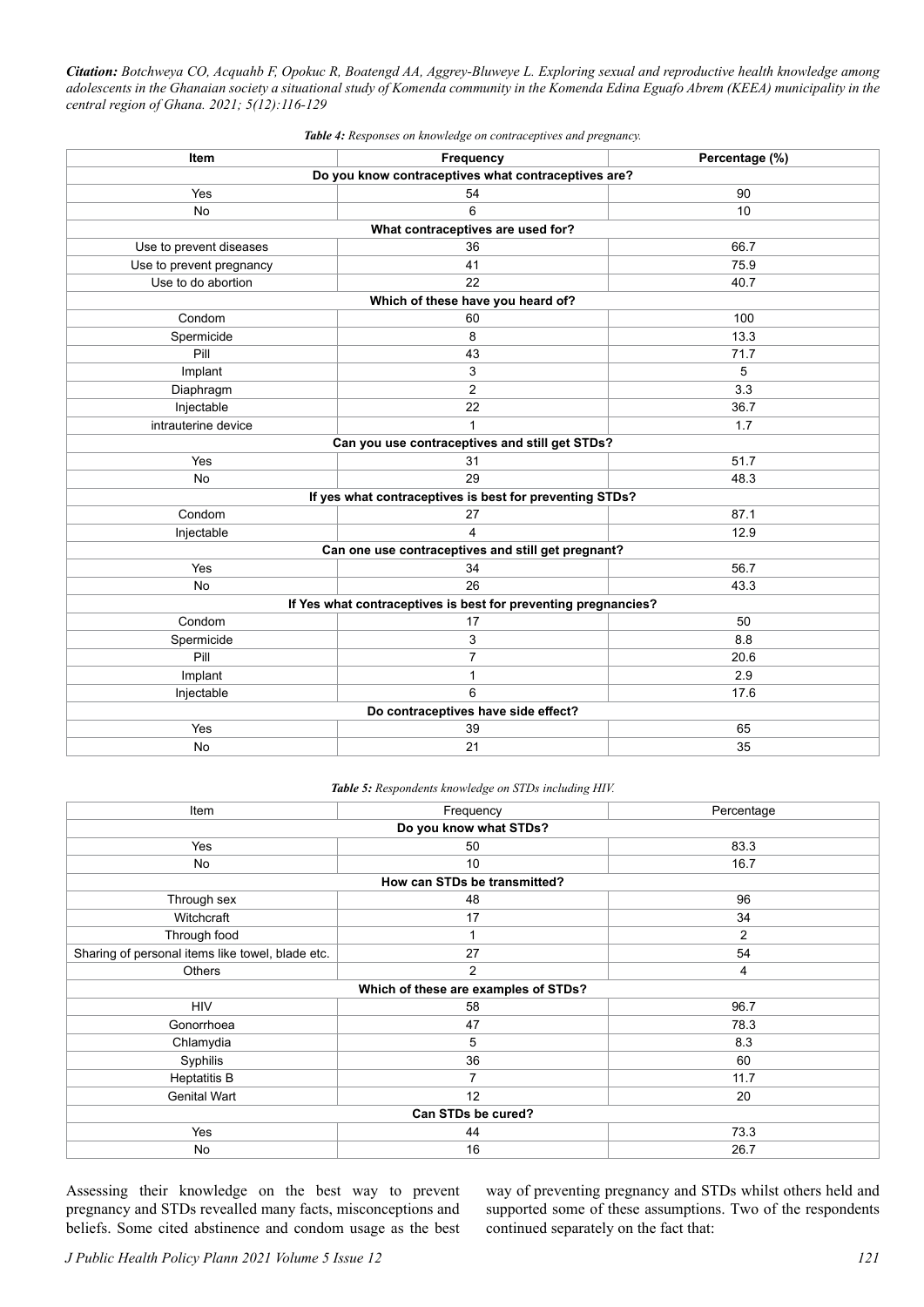$\Omega$ 10  $20$ 30 40 50 Through sex Witchcraft Through food Sharing of personal items like towel,blade etc **Others** Frequency, **Frequency Mode of transmission of STDs**

*Figure 2. A graph showing participants responses to the mode of STDs transmission.*



*Figure 3. Respondent responses to STDs they are familiar with.*

"I know that there is a medicine for girls to use to prevent pregnancy when having sex, they call it P2 or you the man and the woman can take chill water just before sex, when it happens like that it will reduce the quantity of sperms that will come out of the man and the few that will enter the woman will be flushed out as the woman urinate right after the sex and no pregnancy will occur."

"Either we use condom or bath just after sex so that any disease around us will be washed away and render us clean. If we do that we will not get any disease."

## *Causes of Poor SRH*

Identifying and understanding the cause of an issue is part of the solution process. In view of this, the causes of poor SRH health knowledge were critically examined using both questionnaire and focus group discussion. As shown in Table 6, 47 and 37, out of the 60 representing 78.3% and 61.7% of the respondents who responded to the questionnaires expressed their opinion that they are not permitted to freely talk on sex issues by their religion and their community respectively.

Similar responses were identified during focus group discussions. Most of them argue that it is not accepted to stand in public and discuss issues of SRH especially, issues relating to sex with friends at that tender age and that the elderly would not tolerate or accept that as stated by some of the respondents and was being supported by others. Two of the respondents buttress this fact by stating:

"No, it is not our tradition for us to talk about that and our elders would not even permit that."

"No, as at now we are not allowed to talk on issues of sex with our peers, our elders in Komenda do not permit us to stand in public and talk about those issues."

 "No we cannot even feel free and ask our parents, we can only feel free and ask our friends and we can only do that when the adults are not around. Unless we the "boys boys" meet in our playing grounds."

The few others who were of the view that they could talk on sexual issues with their friends acknowledged the fact that they were faced with limitations. A respondent buttressed that:

"It depends on when and where you are and who you are standing with, for example in youth club you can discuss about it, sometimes it is not in a bad way so you can ask for explanation so you can have knowledge about it."

Another respondent indicated that:

"Yes we can, just that if you want to do that you have to go to secret place, it is not respect to talk about it when there is elderly around."

Again, when being asked the last time they heard or learnt something on SRH, 23 of the respondents alleged that they had heard or learnt it a year or some years ago, 27 indicated month(s) ago and the remaining just few days ago. As of the

*122 J Public Health Policy Plann 2021 Volume 5 Issue 12*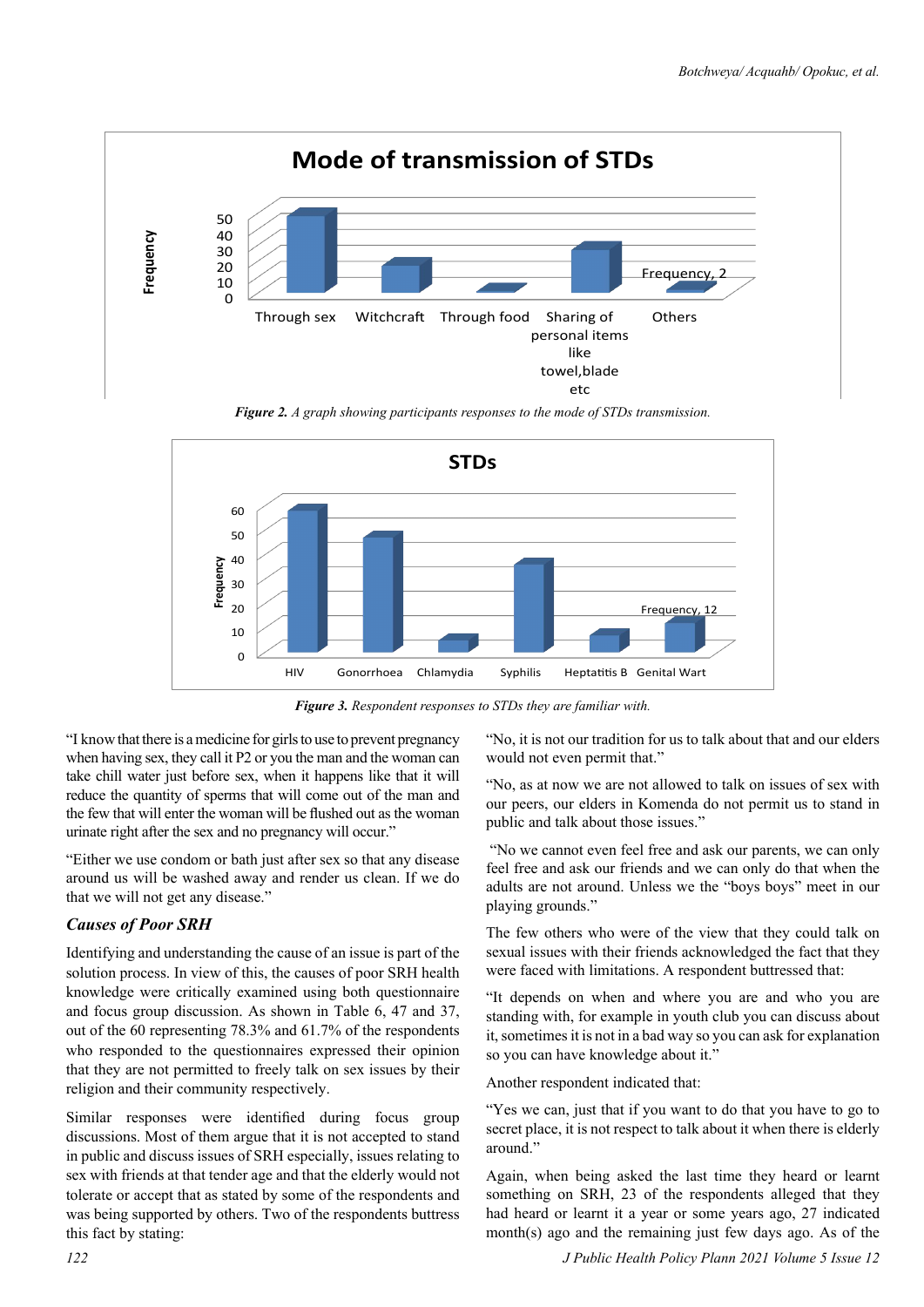| Categories                                                            |               | Frequency | Percentage |
|-----------------------------------------------------------------------|---------------|-----------|------------|
| Does religion permit adolescents to talk about sex freely?            | Yes           | 13        | 21.7       |
|                                                                       | No            | 47        | 78.3       |
|                                                                       | Total         | 60        | 100        |
| Can adolescents discuss sex or SRH issues in the community<br>freely? | Yes           | 23        | 38.3       |
|                                                                       | No            | 37        | 61.7       |
|                                                                       | Total         | 60        | 100        |
| Last time they heard or learnt something on SRH?                      | Days          | 10        | 16.7       |
|                                                                       | Months        | 27        | 45         |
|                                                                       | Year(s)       | 23        | 38.3       |
|                                                                       | Total         | 60        | 100        |
| Where they hear or learnt something on SRH the last time?             | School        | 40        | 66.7       |
|                                                                       | Media         | 14        | 23.3       |
|                                                                       | Home          | 5         | 8.3        |
|                                                                       | <b>Others</b> |           | 1.7        |
|                                                                       | Total         | 60        | 100        |

*Table 6: A Table showing respondents' responses on the causes of poor SRH.*

| <b>Table 7:</b> A Table depicting the method/sources of SRH information. |  |  |  |
|--------------------------------------------------------------------------|--|--|--|
|--------------------------------------------------------------------------|--|--|--|

| Item                                                 |                     | Frequency      | Percentage (%) |
|------------------------------------------------------|---------------------|----------------|----------------|
| Where they have been getting SRH information from    | Friends             | 42             | 70             |
|                                                      | Parents/guardians   | 16             | 26.7           |
|                                                      | Media               | 44             | 73.3           |
|                                                      | School              | 51             | 85             |
|                                                      | Religious ground    | 4              | 6.7            |
|                                                      | Youth club          | 25             | 41.7           |
|                                                      | Friends             | 14             | 23.3           |
|                                                      | Parents/guardian    | 5              | 8.3            |
|                                                      | Media               | 8              | 13.3           |
| Where they most often get SRH information from       | School              | 30             | 50             |
|                                                      | Religious gathering | 1              | 1.6            |
|                                                      | Youth club          | $\overline{2}$ | 3.3            |
|                                                      | Yes                 | 21             | 35             |
| Do you any organisation that offer SRH services      | <b>No</b>           | 39             | 65             |
|                                                      | Parent/guardian     | 34             | 56.7           |
|                                                      | Religious leader    | 3              | 5              |
| Who they will prefer to discuss SRH issue with       | Health professional | 31             | 51.7           |
|                                                      | Teacher             | 13             | 21.7           |
|                                                      | Peers               | 31             | 51.7           |
|                                                      | School              | 43             | 71.7           |
|                                                      | Media               | 4              | 6.7            |
|                                                      | Health facility     | 26             | 43.3           |
| Where they will prefer to learn about SRH with peers | Youth club          | 25             | 41.7           |
|                                                      | Religious ground    | 1              | 1.7            |
|                                                      | Home                | 14             | 23.3           |



*Figure 4. A pie chart showing the most source of SRH information of adolescents.*

*J Public Health Policy Plann 2021 Volume 5 Issue 12 123*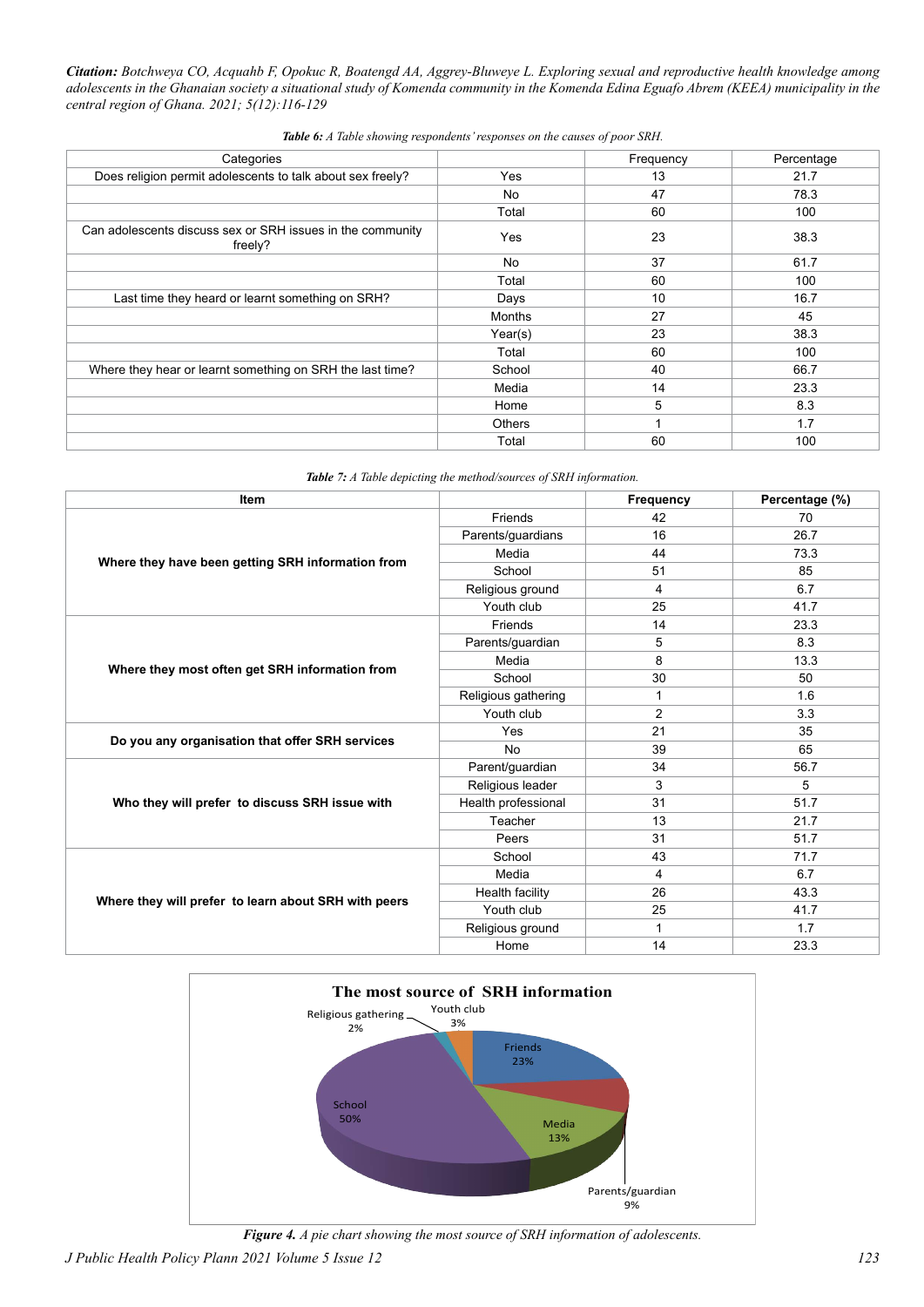place they heard it, 40 out of the 60 claimed they heard it from "school" (66.7%) followed by "media" (23.3%), "home" (8.3%) and "religious gathering" (1.7%).

#### *Methods/Sources of SRH information*

Participants claimed to have many sources of SRH information as depicted in Table 7 through the survey. However, as depicted by Figure 4 the most source of SRH information for the study participants was found to be school (50%) followed by friends (23.3%), media (113.3%) and parents (8.3%).The least most source of information for the study participants were found to be youth club (3.3%) and Religious gathering (1.6%). 39 representing 65% of the quantitative survey participants were ignorant about organisations or facilities in the community that offers SRH services.

As to whom they would prefer to share SRH issue with, 34 of the respondents considered their parents or siblings as one of the entities they would want to discuss SRH issue with, 31 of them were also found to prefer to share SRH issues with their peers and health professionals. Only few were willing to share SRH issue with their Teachers and religious leaders. Again, 43 of the participant chose school as one of the places they would prefer most to learn about SRH with their peers followed by health facility and youth club thus 26 and 25 participants respectively. Only 4 and 1 participant liked media and religious gathering respectively.

The study revealed during focus group discussions that most of the adolescents' respondents preferred to discuss SRH issue with their parents/guardians as one of the male respondent asserted:

"I will tell my parents, since they are the ones who gave birth to me and they have taken care of me to grow up. I will never be ashamed to report to them."

Others also argued that they were shy of their parents and so they would either tell their friends or go to the drug store to seek help. In support of this claim, one of the female respondents alluded that:

"For me I am shy of my parent so I will tell my friends."

However, as discussions went on, emphasis was laid on the fact that it depends on the type of SRH issue to be discussed. Being supported by the other female respondents, two of the female respondents emphasised separately that:

"If it happens that I woke up now and experience any changes in my reproductive organ, the first person I will tell is my boyfriend."

"Not all things should be told to a friend especially the sensitive ones. They will even ridicule you with it in the future."

As to where they would prefer most to learn on SRH, most of them cited school as the best place to learn or receive knowledge on SRH. One of them made a remarkable comment that:

"To me, I wish they will remove core mathematics and replace it with it. So that it will become one of the core subject, because you are always told to find X but I don't see it's relevant in my life, this is what will help my life."

One of the female respondents when discussing said:

"I heard the government wanted to add it to the subject but the parents refuse, but if it is true then they have committed a sin and a crime because they want the children to go wayward and continue getting pregnant anyhow. It should be allowed to be taught in school because most people don't have any idea about it and our parents themselves don't know much about it."

Others also proposed youth club and where the public used to gather as one of the best places to receive knowledge on SRH aside school. Most of them also agreed that it would be best to discuss SRH issue in group as this will enable them to learn and share experiences with each other. This will not also let others perceive one as a "bad boy" whom they are giving some sort of advice especially when engaged individually. In support of this assertion was made by two male respondents that:

"When they engage only me, it will be like they are offering only me advice and I will never agree, when we are in group then I will agree because they are offering all of us advice and I will be Ok."

"Group is nice, everyone will share idea, and so group is better that individual."

Others also recommend that the information be shared through media as they will be able to reach more people since the media has become a common place for people including adolescents to share and receive information. Buttressing this opinion, one female respondent opined that:

"They should spread the message in social media, since everyone nowadays goes there."

#### *Socio-economic impact of poor SRH knowledge*

The socio-economic impact of poor SRH knowledge was assessed as shown in Table 8, the results depicted that 55 out of 60 of those who responded to the questionnaires acknowledged the fact that there were indeed social consequences of poor SRH knowledge on the adolescents with most giving reasons such as adolescent teenage pregnancy, school dropout leading to abandonment by parent and contracting infections or diseases. Exploring further with the focus group discussions reveals greater intensity of poor SRH on the social life of the adolescents. It was found out that the social effect of poor SRH goes beyond the adolescent and it just not a matter of just

*Table 8: Respondents responses on socio-economic impact of poor SRH knowledge.*

| <b>Item</b>                                                         |       | <b>Frequency</b> | Percentage |
|---------------------------------------------------------------------|-------|------------------|------------|
| Does poor SRH have any consequences on adolescent social life?      | Yes   | 55               | 91.7       |
|                                                                     | No    |                  | 8.3        |
|                                                                     | Total | 60               | 100        |
| Does poor SRH have any consequences on adolescent economic<br>life? | Yes   | 47               | 78.3       |
|                                                                     | No    | 13               | 21.7       |
|                                                                     | Total | 60               | 100        |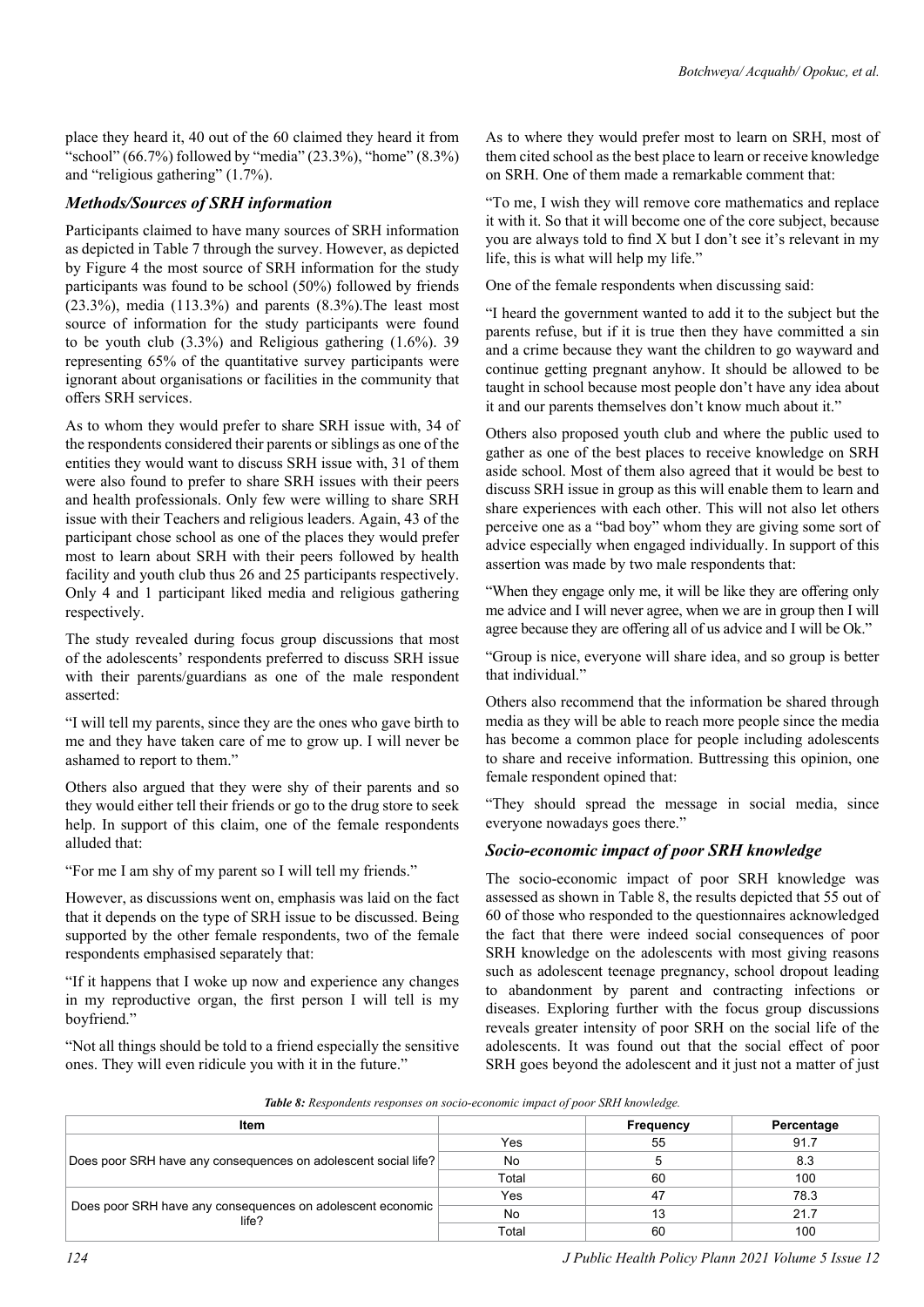getting pregnant, dropping out of school or contracting diseases, the consequences are deep as one female who dropped out of school explained:

"Now a days if it happened that one teen impregnate the other, both families will be disappointed in you. You will receive a lot of insults from friends and family, you will never be happy in life, you will not feel ok approaching friends or moving to public places. Sometimes you may think of ending it all. You will be stigmatized and same is true if you contract HIV, in Komenda here no one will be willing to mingle with you and you will tarnish your image for the rest of your life time."

Another female also alleged:

"In this community, many may like you but immediately you get pregnant, all of this love one's will hate you. You will wonder why someone who loves you has just turned your enemy. Your parents will not also relate well with you because what they want you to be you didn't humble yourself, you did not become what they want you to become. You have rushed and got it wrong."

 It was also found out that the social effect of poor SRH knowledge is not just sometimes inimical to entire life of the adolescent alone but also to the family in which the adolescent belongs to. To personalise this effect of poor SRH on the family, a female respondent eluded that:

"we are three and because of financial problems the other two have to stop schooling to support me to continue schooling, so if it happen that I get pregnant, it will really hurt them.my mother may drink poisons as she always says and die because of it."

Others went ahead to also discuss the very daily decisions that will be affected as a result of poor SRH knowledge as indicated by a male respondent that:

"If you don't have any knowledge in what we are discussing, it will affect your daily decisions. You will one day surely impregnate someone or contract infection."

Similarly, 47 of the survey participants as shown in Table 8 also recognised that poor SRH knowledge had some level of economic effect on them. Prominent reasons given were not being able to afford drugs and feed well when they contract STDs or get involve in pregnancy. Others also cited poverty and inability to work.

When explored further during the focus group discussions, a deeper insight of the economic impact of poor SRH was being revealed. The custom monetary imposed burden is what makes the economic impact very worse as alleged by one of the focus group participants that:

"In our community, I mean Komenda, impregnating someone's child is really a big issue, you can never got scot free. We call something "nkwaseabu sika" (a traditional Fante term used to denote penalty paid as compensation to the one being impregnated family) they will call your parent and charge you. They said they have to charge you because you have stolen someone gift. This is the monetary issue that can bring burden to you and your family, I know a friend who was charged five thousand cedi. If you the child doesn't have and the family too do not also have, it will bring conflict between you and your family and the other family and can land you in prison."

*J Public Health Policy Plann 2021 Volume 5 Issue 12 125*

One of the participants also made important submission depicting why some of them involved themselves in activities that the laws and traditions of the society did not permit. He stated that:

"In this our current life, money is needed for everything, if it happen that I impregnate someone and since my parent do not have money, I will surely be troubled. What I will not do ordinary is what I am going to do so that I can cater for the girl."

In the same vein others also moaned on the very financial crisis that they are bound to encounter when they get themselves pregnant. One of the female participants who has given birth before and as a result led to parent abandonment shared her experience in anguish:

"As of the monetary aspect I do not want to hear or talk about it, don't even think about the one who impregnated you, everyone will turn their back on you. You will have to do everything for yourself. You it ok let me end here."

It was clear from the discussions that indeed poor SRH knowledge does not only have very bad consequences on the adolescents' immediate life but goes far beyond it and that there is necessity for action to be taken if the future of these adolescents is to be guaranteed.

## **Discussion**

The objectives of the study were to examine the general sexual and reproductive knowledge, identify causes of poor SRH knowledge, methods/sources of SRH knowledge and the socioeconomic impact of poor SRH knowledge among adolescents in the Komenda community in the central region of Ghana. This sub section outlines the discussions of the findings presented in this section with respect to study objectives.

#### *Knowledge on sexual and reproductive health in general*

Findings indicated that adolescents had limited comprehensive knowledge on what SRH is all about as defined by authorities. For example, only less than a third of those who claimed to know what SRH entails were able to recognise contraceptives as being part of broad SRH domain. United Nations, 1995 recognised human rights as being one of the major parts of the SRH domain yet only a third of the respondents were able to recognise it as such and same is true for abortion. This may be as a result of the fact that the subject matter is not well taught in schools in its systematic and comprehensive nature, thus some sections are being taught. The manner in which some aspects of the subject matter are taught in school confirms the reason why a significant of them were able to recognise sex education and STIs as such since most of the respondents are in schools (68.42%) or have been students before. This of course is in line with findings of Ivanova et al. [12] study on adolescents in which adolescents pointed out inadequacies related to the range of SRH topics taught in school, which were usually limited to abstinence with very little information on contraceptives.

The various other sources that offer them SRH knowledge may also not offer broad services concerning the subject matter but based on needs and what they the service providers consider to be relevant. Health is broad and same is true for SRH, we cannot achieve that complete state of well-being without adequately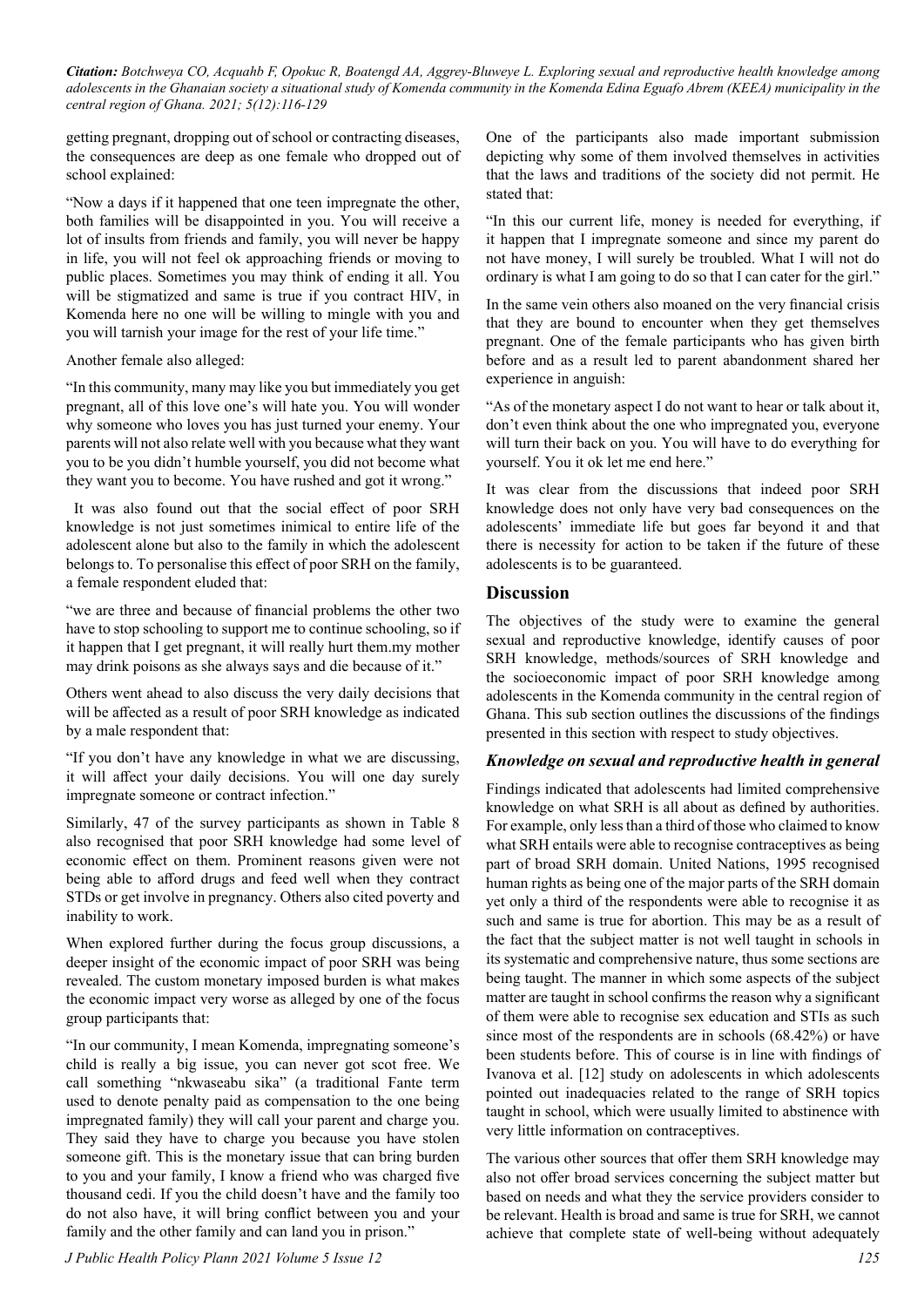meeting the broader conceptualisation of health as defined by WHO (1948) as "a state of complete physical, mental and social well-being and not merely the absence of disease or infirmity" Same is true for SRH, adolescents cannot grow up safe, healthy, and ready to succeed when their knowledge and skills to make healthy decisions about their sexual and reproductive health is fragmented. There is therefore, the need to recognise all areas of SRH as equally important so as to project actions to inculcate in the adolescents the very comprehensive knowledge and skills they need in order for them to make smart and healthy choices concerning their sexual and reproductive health so as if possible achieve that ideal state of well-being with regards to sexual and reproductive health.

## *Knowledge on contraceptive and pregnancy'*

Adolescents' knowledge on contraceptives found in the findings of the result of this study was quite comparable to their counterparts in other parts of the world. Eliason et al. [13] found that a little over 90% of young women of reproductive age knew at least one method of modern contraceptives as compared to this study where 90% claimed to understand what contraceptives are used for and where all the respondents understood at least one type of contraceptive (condom). It is also in conformity to the GDHS 2014 finding that knowledge of contraceptives among young females and adolescents has been relatively high. Among 15-19 year olds, knowledge of any form of contraceptive has improved upon significantly.

The findings on the best contraceptive to prevent pregnancy also match with Ayalew et al. [14] findings that is, 50% versus 47.7% respectively. Even though the study did not use quantitative approach to explore contraceptives usage, the insights revealed in the focus group discussions explained why contraceptive usage is low as reported in the finding of GDHS, and Ivanova et al. [13] as clearly observed in the discussions of the female participants when being asked whether their guys use condom during sex. In support of the facts that they and their guys are not willing to use contraceptive, two of the female respondents separately alleged that:

"Will you want to eat toffee with the rubber on, I know my boys even if you give them condoms they will never use it, they prefer it raw, we the ladies sometimes have to protect ourselves by taking pills."

"I have not given birth even if I have; I will never do family planning. I will not do that so that if i don't give birth in the future, no one will say is my grandmother sitting somewhere who is responsible."

Such statements stress on the fact even though they knew and have options in choosing contraceptives to prevent pregnancies, however, they are not willing, possibly this may be due to the misconceptions they hold about contraceptives and the perceive side effect of using contraceptives as revealed in the findings, for example, a significant 65% of the participants responded that there is serious effect associated with the use of contraceptives. Access to contraceptives seems to be not a problem in this context.

It will also be a fallacy to argue that since most knew at least one contraceptive, so they have complete knowledge on what

contraceptives are and what they are appropriately used for. The finding of the study indicates that a significant proportion of the study participants, more than a third thought that contraceptives are also used for abortion; these misconceptions may arise because significant percentage of the respondents receive SRH information from wrong sources such as friends and sometimes the media. Even though acquisition of knowledge or information does not necessary guarantee the application and usage of that knowledge by the individual, one cannot also make any informed or smart decision without accurate and reliable information or knowledge. The health belief model for example posits a cue or trigger that is necessary for prompting engagement in health-promoting behaviours by the individual, this cue include information from peers and the media. There is therefore, the need to control such erotic information sources from the media and related sources.

# *Knowledge on STDS including HIV*

Findings of the result depicted that a very significant number of the study participants were very conversant with STDs. 50 out 60 of the participants representing 83.3% of those who responded to the questionnaire claimed to know what STDs are. 48 participants representing 96% of the respondents who knew what STDs were indicated that it can be transmitted through sex. This of course do not deviate from the research conducted on adolescents in secondary school in Nigerian which found out that majority of the adolescents had good knowledge on STIs and their mode of transmission. The study is also in conformity to the findings of GDHS, (2014) which reported that nearly all the participants had heard about HIV thus this study found out that 96.7% of the participants knew HIV as an STD. The study also goes a long way to reflect the findings of Eaton et al. 2010 and Hassan et al. 2015, who found out that generally adolescents were well informed or more knowledgeable on HIV/AIDS than any other STDs.

What is alarming and needs to be discussed is the very misconception that STDs can be transmitted through witchcraft which the results of this study indicated (27 representing 34% of the respondents who took part in the survey). In a community where culture and spiritualty is upheld and the fact that all study participants were affiliated to one religious group or the other, it is also not surprise that some of the adolescents hold such misconception. It is also not uncommon to hear the herbalists and other spiritual groups claiming that all diseases have spiritual aspect, what is being termed as "animism". The implication of this misconception on the adolescents' is that they may not seek appropriate care from certified health professionals but may rely on herbalists and other spiritual gurus when they contract infections. This is worrying because they may not be completely treated which may result in a permanent damage to an organ(s) and as well as ignorantly spreading it to others. Such deficit in knowledge is worth addressing. In general, the knowledge of respondents on STDs including HIV was quite appreciable.

## *Causes of poor SRH*

The findings of the results from the study highlight some important reasons to poor adolescent SRH knowledge. The first highlight was on religion, the study results revealled that most religions did not permit adolescent to freely discuss SRH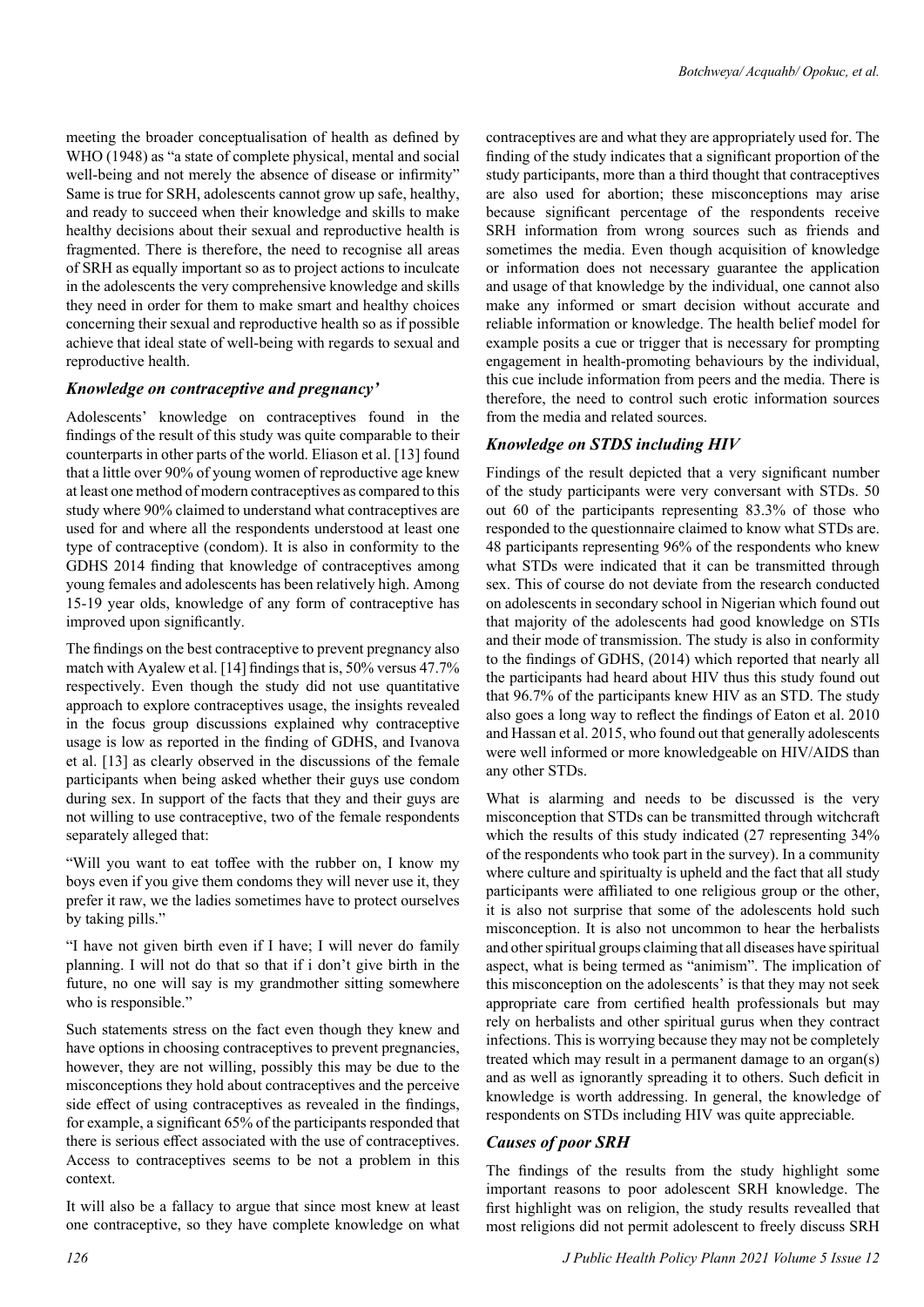sensitive issue like sex thus 78.3% of the survey respondents indicated that they are not permitted by their religion to freely discuss issues on sex. It is worth noting again that all participants recruited in the study were affiliated to one religion or the other with Christianity being the dominant religion, 73.68% of the total 95 study participants who took part in the study. The numerous churches in the Komenda community also signify how religious the people are and the values and expectations the people of the Komenda community will uphold. The study therefore to some extent explain why the study by Hall et al., found out that young women who deemed religion important had lower proportions of SRH service use than their counterparts. This assertion is on the basis that if they are not allowed to freely discuss sex, then they cannot also freely participate in any sex education service that will be rendered to them. The various actions by Roman Catholic and other religious denominations to publicly opposed and denounced the use of contraceptives and patronage of other SRH services (IPS, 1996) [15] provides a useful insight to the rationale behind the respondents' assertion.

The second highlight has to do with culture as identified by Ahlberg, [16] as one of the contexts that influences adolescents' knowledge, access and use of preventive reproductive health services. 61.7% of the 60 participants engaged in the quantitative survey admit the fact that they are not permitted to discuss sex or sensitive SRH issues freely in the community. The results from the focus group discussions even threw deeper light into why adolescents cannot freely discuss sex or any other sensitive SRH issues in the community. With most of them arguing that the elders do not approve of it, it is not even right and against the culture of the land as asserted by one of the participant;

"No we cannot discuss sex in the community, it is against our culture"

It is not surprising hearing this from the adolescents in the community from ethnic perspective. The "Akans" including "Fantes" are well known for their high standards of tradition, customs, values and morality which do not permit them to discuss sex and related issues in public even by the elderly. Individuals are therefore expected to adhere to these sets of standards in order to be respected and upheld in the community and since Komenda community is a Fante community, people in the community may not deviate from these set of standards but rather act in conformity to it. Even though society changes and so as its culture, however, certain changes may not be realised by the larger people of the society if policies are not made. It is possible to alter these aspects of culture for the greater good of the people if the community especially its elders and other stakeholders are involved in SRH policy formulation and implementation of programmes.

The third bid of the highlight has to with the time pace at which adolescents receive SRH knowledge. Most of the participants who are still in school get the opportunity to learn on SRH as most of the participants of the quantitative survey claimed school to be where they last learn or heard something on SRH from but that cannot be said of those who are not schooling. Those who are not in school account for 31.5% of the total study participants which is too significant for their needs to be ignored.

I understand that other factors such as lack of clear adolescent health policies, lack of guidelines for provision of adolescent services, unequal gender norms and lack of information about existing services as identified by other scholars are equally important [16-18]. However, unless and until something is done on these three highlights in this study, it will be difficult to achieve any significant improvement in adolescents SRH knowledge based despite provision of other interventions. This is based on the fact that culture and religion seems to be the backbone of people behaviour, attitudes and actions especially in our part of the world.

## *Methods/Sources of SRH information*

The findings of the results indicated that adolescents have multiple sources of SRH information however, the most often source of SRH information was found to be school (50% of the respondents of the survey) followed by friends (23.3%) and media ( 13.3%) with parents claiming the fourth position with 8.3%. This however does not match well with Asare et al., study in Ghana which found out that the media was the leading source of SRH information for adolescents followed by Friends. Perhaps this may be as a result of time lapse between the current study and the Asare et al., own which is almost fifteen years ago. The other bid may also be on the paradigm shift of media from providing services that are solely beneficial to the entire society to services that only yield returns in monetary terms.

Parents were also found to be the most preferred entities that adolescent will love to discuss their SRH issue with same number of the respondents preferring both peers and health professionals followed by teachers. The focus group discussion brought clarity as to whom they will best want to discuss their SRH issue at any given condition as it was found that it really depends on the type of SRH issue that need to be discussed, female respondents indicated that they will report pregnant issues to their boyfriends not their parents or friends.

This matches with the research conducted in south Ethiopia on student adolescents which shows that 87% of the respondents reported that it was important to discuss SRH issues with parents however; only 32% of the respondents were doing so with their parents due to fear and lack of SRH knowledge by the parents themselves [19].

Similarly, the school was also found to be the most suitable place to learn on SRH followed by health facility, youth club and the home. Most of them agreed and emphasised the need to make SRH a subject to be taught in school just like the other core subjects studied in school. This may stem from the perceived danger associated with poor knowledge of SRH on the adolescent. The findings of the result also revealed that adolescents will want SRH programmes or services to be best delivered in group and also be made to reach them in their comfort zones.

Many SRH services or programmes have been under-utilised [20] and this with respect to this study may be as a result of the rigidity and proximity of the programmes or services. Services or programmes designed must reach the people and not the other way round in order to enhance its utilisation.

*J Public Health Policy Plann 2021 Volume 5 Issue 12 127*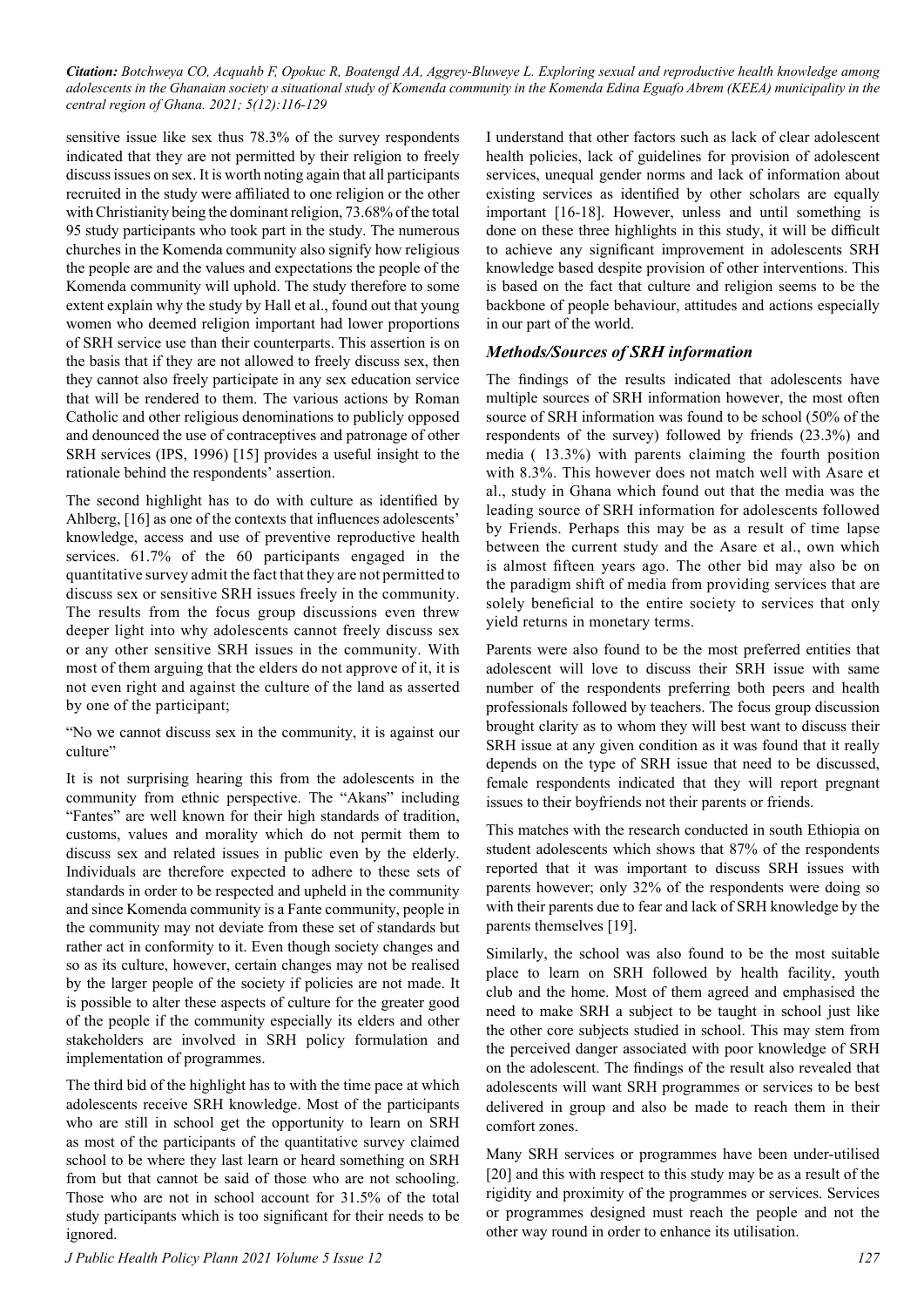It is also alarming to recognise that a significant number of the respondents (65% of those 60 respondents who responded to the questionaires) were ignorant about organisation/facility that offers SRH services. This means a lot of health promotion and education campaigns are needed. If they do not know where to receive help then they are bound to rely on other unreliable sources in moment of crises which will consequently land them into trouble.

#### *Socio-economic impact of poor SRH knowledge*

The findings of the result of the study indicated that most of the study participants perceived that poor sexual and reproductive health have serious consequences on them and their family.

The poor consequences of poor SRH knowledge which may lead to pregnancy, which in turn will lead to many problems in their lives and family was over emphasised. Arguments made by study participants during both qualitative and quantitative survey that pregnancy may lead to school dropout, neglect of parents, hatred by loved ones in the community, stigmatisation among others signify the very extent to which the consequences of poor SRH knowledge may have on the social life of the adolescent and the family.

The statement made by one of the female adolescents child bearer in explaining the impact her child has brought on her career signify the degree to which teen pregnancy may have consequences on adolescent education and career goals. She asserted that:

"Hmnn, I dreamt of becoming a nurse but now I don't think I can, my child will not allow me. My parent is saying they cannot look after me and my child and still send me to school, so what my friends are saying is true, you cannot give birth and be normal again."

This conforms to the assertions made by National Conference of State Legislatures (2014) on the impact of child bearing on adolescents' attainment of educational goals and career. Adolescents whose parents fail to support them in the moment of pregnancy crisis have to involve themselves in many unlawful and immoral activities and practices just to earn a living as being acknowledge in the result:

"If it happens that I impregnate someone and since my parents do not have money, I will surely be troubled. What I will not do ordinary is what I am going to do so that I can cater for the girl."

It is very unfortunate that in this 2lst century, culture can still go such an extent to impose such monetary burden "nkwaseabu sika" on adolescent males who get the feminine pregnant. Even though this may be a mechanism to deter the masculine from impregnating the female adolescent, the long term consequences on the adolescent male may be far inimical than the pregnancy itself. Table 3.1shows an increasing teenage pregnancy rate from 2016 to 2020 in the Komenda community over that fiveyear period and same is true for the entire Central Region and the country at large per Ghana Health Service annual teenage pregnancy report. If those who do not learn from history are bound to repeat the mistakes of the past, then this implies that more teenage pregnancies are going to occur in the Komenda community, Central Region and the Country at large if nothing

is done in moving forward. This consequently will result in more troubled adolescents' population, unemployment and increased in social vices in the country.

Education on SRH and other strategic interventions such as creation of jobs is the key therefore to significantly minimise such incidences from happening since adolescents involvement in intimacy has become the norm of the day. If there are reasons why actions must be taken to bridge the knowledge gap of the adolescents SRH, this socio-economic aspect of SRH must be the central reason.

# **Conclusion**

In general one cannot from the results of the study comprehensively conclude that the knowledge of the respondents is adequate taking into considerations their very limited knowledge on the scope of SRH and the very misconceptions that significant number of them possesses. Perhaps "poor or fairly" will qualify them much better in that general sense. It will also be better if such grading or measurement could be done specifically with respect to an aspect of the broader scope of SRH. Even though the study did not assess the nature, types and the mode or conditions of delivery of the various SRH services rendered in the community to determine whether they were also a barrier to their inadequate SRH knowledge, it is worth knowing that most of them were even ignorant of those services and where to even seek them as indicated from the finding of the study. The way forward is to do bottom line tracing of the very barriers that make them not to recognise the presence of those SRH services offered by the facilities that is, the Komenda health center and the numerous Community Health-Based Planning Services (CHPS compound) in the Komenda community before enquiring about their experiences in receiving those services and that was the approach and assumption used in this study for assessing the cause of their poor SRH knowledge.

Again, with major barrier to access to SRH knowledge by adolescents being identified in the study as cultural and religious factors there will be the need for participation of the community and its leaders during policy formulation and implementation. Effective health promotion and advocacy programmes will also be very helpful in identifying and addressing some of these adolescents SRH problems.

Nevertheless, future research must look at other contributing factors that could possibly affect adolescents' knowledge on SRH in term of socio-demographic characteristics as well as the specific role the economy plays in the SRH outcomes of adolescents. It will also be worth finding out the SRH knowledge gap or differences between the males and female adolescents in the region so as to inform future policy formulation and implementation.

To draw the curtains finally, one can assert that the study in general had been very successful not only in meeting its objectives but being explorative enough to highlight on very important areas of needs of the adolescents such as the need for teaching and delivering comprehensive sexual and reproductive health services and education in order to meet their comprehensive sexual and reproductive health needs.

*128 J Public Health Policy Plann 2021 Volume 5 Issue 12*